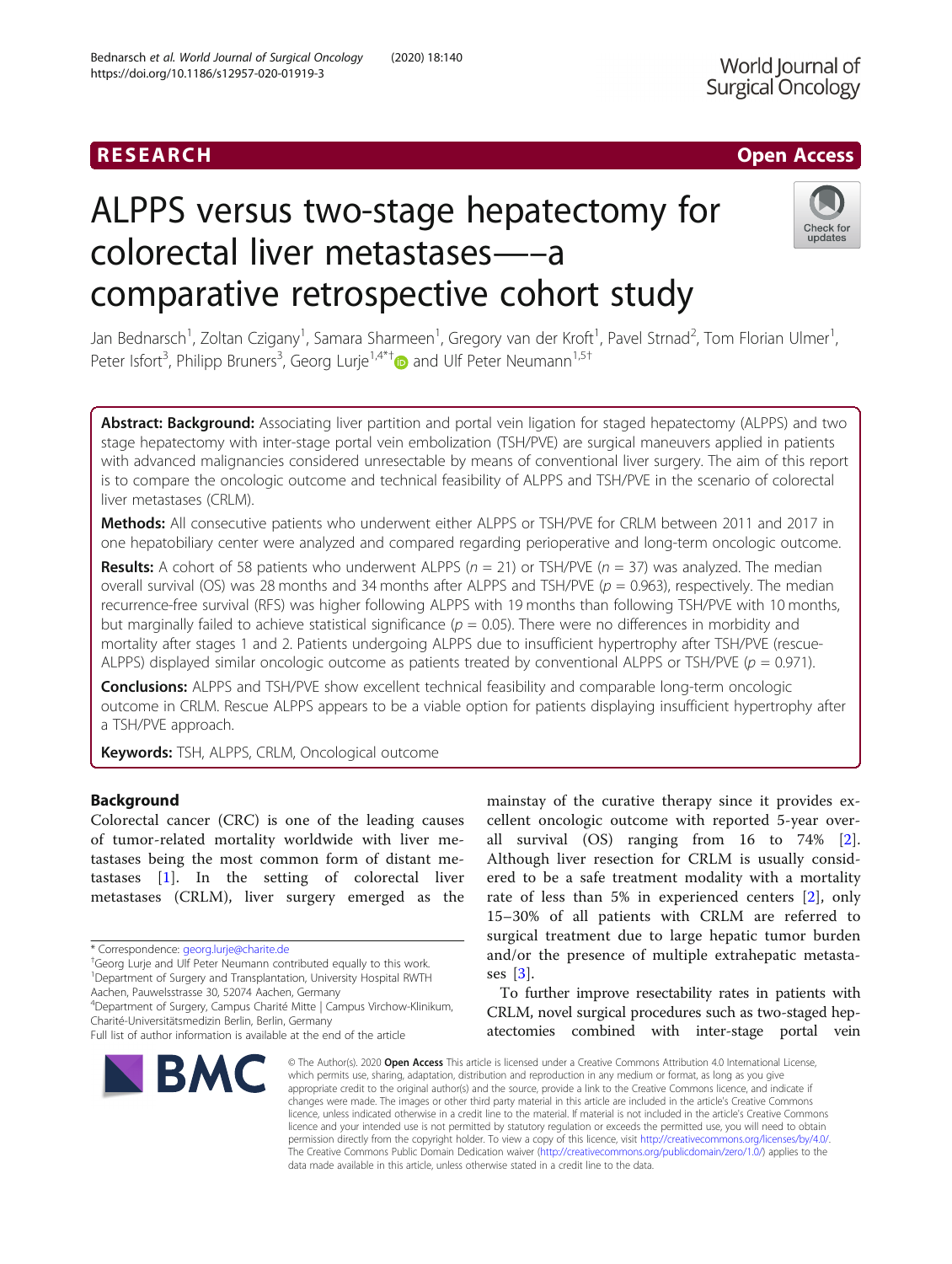embolization (TSH/PVE) and associating liver partition and portal vein ligation for staged hepatectomy (ALPPS) have been added to the armamentarium of the hepatobiliary surgeon in recent years  $[4, 5]$  $[4, 5]$  $[4, 5]$ . TSH/PVE has been introduced specifically to address bilateral CRLM [[6](#page-11-0)]. Previous reports from the literature showed comparable survival rates to one-stage surgery as well as an acceptable perioperative mortality but also displayed a significant proportion of patients who do not proceed to stage 2 surgery due to inter-stage tumor progression or insufficient growth of the future liver remnant (FLR) [[7,](#page-11-0) [8\]](#page-11-0). ALPPS was first reported in 2012 by Schnitzbauer et al., and both the original technique and its novel modifications (partial-ALPPS, etc.) showed a superior and rapid increase of the FLR compared to TSH/PVE, allowing a shorter interval between the first and second step surgeries [\[4](#page-11-0)]. Even though the enhanced liver regeneration and volumetric growth triggered by ALPPS might have the potential to overcome the limitations of TSH/PVE, the introduction of ALPPS as a viable option was impeded by a substantially increased perioperative morbidity and mortality [\[9](#page-11-0)]. While previous comparisons between TSH/PVE and ALPPS focussed on the perioperative comparability of the procedures, long-term follow-up has been addressed only by a few studies [[10](#page-11-0)–[13\]](#page-11-0).

Therefore, the aim of this report is to evaluate the technical feasibility of ALPPS and TSH/PVE and compare the oncologic outcomes of these novel and complex procedures in patients with CRLM.

# **Methods**

# Patients

Between 2011 and 2017, fifty-eight ( $n = 58$ ) patients with CRLM who were treated with ALPPS or TSH/PVE at our hepatobiliary center were included in this study. Clinical staging was performed according to the Union for International Cancer Control (UICC) recommendations. The study was approved by the Institutional Review Board of the RWTH-Aachen University (EK 341/ 19) and has been conducted in accordance with the current version of the Declaration of Helsinki, and the good clinical practice guidelines (ICH-GCP).

# Clinical management and surgical technique

All patients underwent a detailed clinical work-up as previously described [[14,](#page-12-0) [15\]](#page-12-0). In brief, this included a suitable oncological staging by cross-sectional imaging, e.g., contrast-enhanced multiphase computed tomography (CT) and/or dynamic magnetic resonance imaging (MRI) of the liver to visualize metastatic pattern and the relationship of metastases to major anatomic structures.

The individual operative risk was estimated based on the Eastern Cooperative Oncology Group (ECOG)-performance status and the American Society of

Anesthesiologists (ASA) classification. Further, liver function determined by laboratory parameters and the quantitative liver function test LiMAx (maximum liver function capacity) and CT or MRI-based prediction of the FLR were incorporated in the operative risk assessment  $[16]$ . The decisions for liver resection were made by an experienced hepatobiliary surgeon and approved by the local interdisciplinary tumor board.

ALPPS and TSH/PVE were considered in cases requiring extended liver resections with an estimated FLR of less than 30% in single-step surgery as previously described [[14](#page-12-0)]. Both procedures were also considered in cases with complex oncological situations (e.g., resection of the primary with concomitant "clean up" of one liver lobe) or distinct metastatic patterns which required two-step surgery to safely resect all metastases. Both procedures were technically feasible in all cases except in those patients who underwent rescue ALPPS due to insufficient hypertrophy after an initial TSH/PVE approach. The decision to perform ALPPS vs. TSH in a particular patient was made on a case-by-case basis and surgeon's preference.

ALPPS was performed according to the recommendations of the latest international consensus conference and as previously described [\[5](#page-11-0), [14](#page-12-0)]. Briefly, the liver parenchyma was fully or partially transected during stage I using the Cavitron Ultrasonic Surgical Aspirator (CUSA) and intermittent Pringle maneuvers if necessary. The anesthesiologic management was based on restrictive fluid intervention strategy ensuring low central venous pressure (CVP) during actual parenchymal dissection. While portal inflow was dissected to one hemi liver, arterial inflow, bile ducts, and hepatic veins were preserved on both sides to avoid congestion and bile leaks. Volume growth and functional recovery of the liver were ensured by an inter-stage CT scan and a liver function monitoring by LiMAx and standard liver function tests before patients were scheduled for stage II surgery. Here, the hepatectomy was completed [[14](#page-12-0)].

TSH/PVE patients underwent conventional or laparoscopic surgery in stage 1. After recovery from the surgical procedure, these patients did partially undergo PVE as described below and were released from the hospital. If no systemic therapy was conducted prior to stage 1, TSH/PVE patients were scheduled for inter-stage chemotherapy. Stage II was subsequently carried out if liver hypertrophy in the inter-stage CT was sufficient, inter-stage chemotherapy was completed, and no significant tumor progression was observed.

All surgical specimens underwent routine histopathological examination by a trained staff pathologist.

### PVE technique

PVE was carried out using a percutaneous transhepatic ipsilateral approach [[16\]](#page-12-0). In brief, a catheter was inserted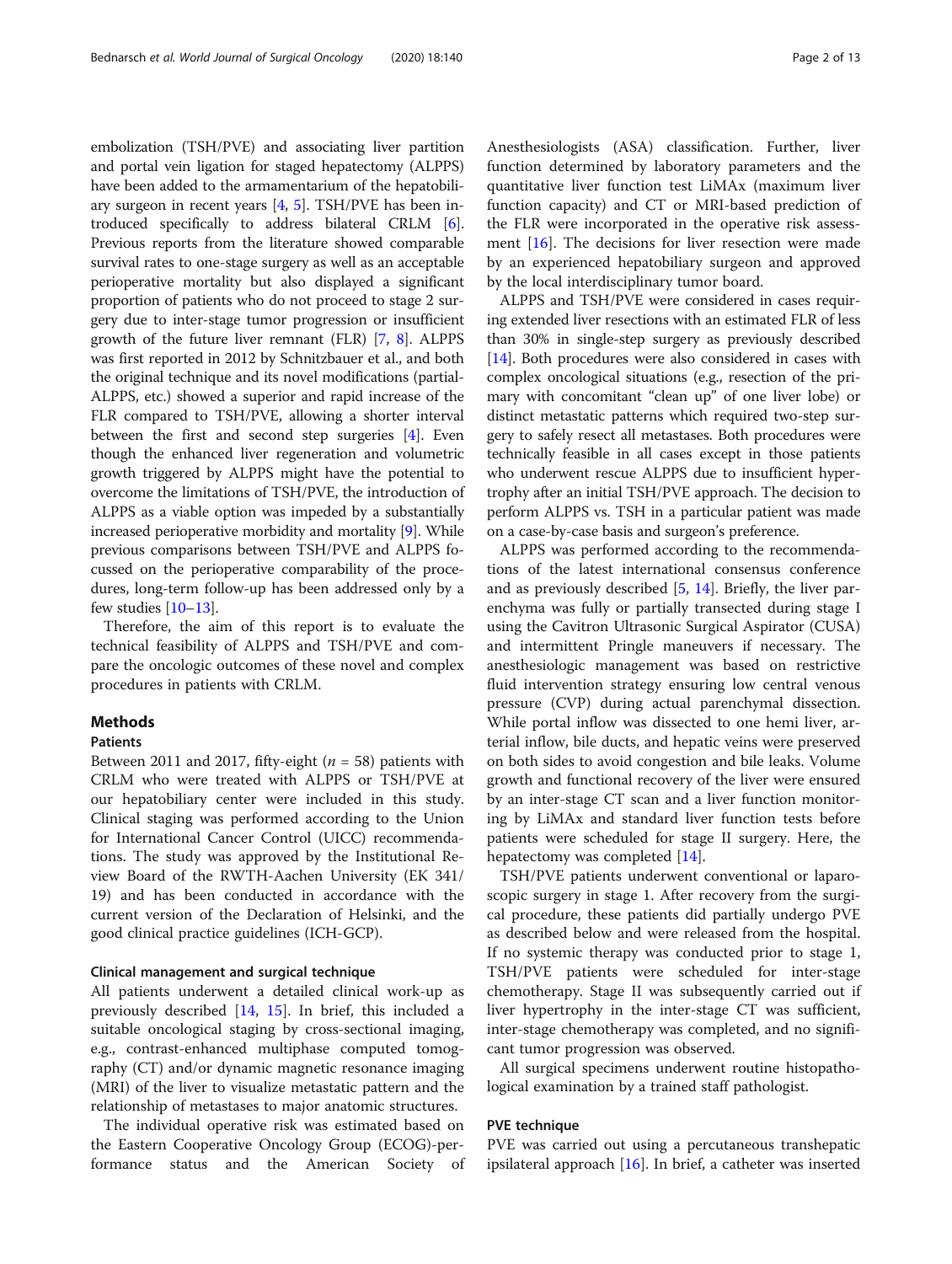into the right portal vein by transhepatic CT-guided puncture of the right portal branch. Embolization of the right portal vein branches (5–8) was performed with a mixture of n-butyl-cyanoacrylate (Braun, Tuttlingen, Germany) and lipiodol (Guerbet, Roissy, France) in a ratio of 1:2 to 1:3. Successful embolization with unrestricted blood flow to the remaining left liver segments was confirmed through repeated portography.

# Volumetric analysis

CT- or MRI-based volumetric analysis was carried out by a senior HPB fellow using a dedicated software (IntelliSpace Portal 8.0 software, Philips healthcare, Amsterdam, The Netherlands). After manual delineation of margins in every slide, total liver volume (TLV), tumor volume (TV), and FLR were subsequently computed by the software. TV was considered as nonfunctional liver parenchyma for all calculations. Finally, the calculated FLR (cFLR) was computed by the following formula:  $cFLR$  [%] =  $FLR$  [ml]/(mTLV [ml] – TV  $[m] \times 100 [14]$  $[m] \times 100 [14]$  $[m] \times 100 [14]$ .

# Follow-up

Every patient of the cohort underwent a regular oncological follow-up after surgery. The follow-up was usually conducted by the referring oncologist or the local outpatient clinic and comprised routine clinical examinations, standard blood tests including up tumor markers (CEA) as well as radiologic crosssectional imaging. If tumor recurrence was suspected during follow-up, the diagnosis was confirmed by an additional imaging and/or biopsy.

# Statistical analysis

The primary and secondary endpoints in this study were OS and recurrence-free survival (RFS), respectively. OS was defined from the date of the second liver resection to the date of death from any cause or the last contact if the patient was alive. If the patient did not proceed to the second stage of surgery, OS measured from the date of the first liver resection to the date of death from any cause or the last contact if the patient was alive. RFS was defined as the period from surgery to the first recurrence. Categorical data are presented as numbers and percentages and are statistically analyzed using the chisquared test, Fisher's exact test, or linear-by-linear association in accordance to scale and number of cases. Continuous variables are presented as median and interquartile range and compared by the Mann-Whitney *U* test. The Kaplan-Meier method was used to estimate survival and the log-rank test to compare distinct survival curves. The associations of OS with clinico-pathological characteristics were determined

using univariate and multivariable Cox regression analyses in a forward selection model. Survival curves were generated by the Kaplan-Meier method and compared with the log-rank test. The level of significance was set to  $p < 0.05$ , and p values are given for two-sided testing. Median follow-up was calculated with the reverse Kaplan-Meier method. Analyses were carried out using SPSS Statistics 24 (IBM Corp., Armonk, NY, USA).

# Results

A total of 58 patients underwent either ALPPS ( $n = 21$ ) or TSH/PVE ( $n = 37$ ) for CRLM at our institution from 2011 to 2017. A subset of the ALPPS cohort  $(n = 6,$ 29%) was initially scheduled for TSH/PVE but underwent rescue ALPPS due to insufficient hypertrophy.

# Preoperative, operative, and postoperative data

The cohort comprises 33 male and 25 female patients with a median age of 60 years. Despite statistically more nodal positive primary tumors in the TSH/PVE (94%, 30/32) than in the ALPPS cohort (57%, 12/21,  $p = 0.001$ , no statistical difference with respect to the primary tumor in terms of timing ( $p = 0.104$ ), site  $(p = 0.145)$ , and T category  $(p = 0.581)$  were observed. However, preoperative chemotherapy was more common in the ALPPS (95%, 20/21) than in the TSH/PVE group (57%, 21/37,  $p = 0.038$ ). No statistically significant differences were observed between ALPPS and TSH/PVE regarding the number of cycles of chemotherapy if chemotherapy was applied preoperatively ( $p = 0.243$ ), chemotherapeutic substances applied in first- and second-line chemotherapy ( $p =$ 0.312,  $p = 0.788$ , utilization ( $p = 0.128$ ) nor selection of antibodies ( $p = 0.476$ ). Also, no difference in radiological response to preoperative chemotherapy was observed between the groups ( $p = 0.794$ ). The number of lesions ( $p = 0.686$ ) and the largest tumor diameter ( $p = 0.237$ ) at hepatectomy were similar between the groups. More details and group comparisons regarding patients' demographics and oncologic characteristics are presented in Table [1.](#page-3-0)

A variety of operative procedures was carried out as stage 1 surgery in both groups (Table [2\)](#page-5-0). The median time interval between the stages was significantly longer in the TSH/ PVE (57 (34–113) days) than in the ALPPS group (10 (8– 14) days,  $p < 0.001$ ). Inter-stage PVE (27/37 vs. 0/21,  $p <$ 0.001) and inter-stage chemotherapy (9/37 vs. 0/21,  $p =$ 0.014) was common in TSH/PVE group but was not used in ALPPS patients. Among all patients who underwent stage 1 surgery, 95% (20/21) of the ALPPS patients and 92% of the TSH/PVE patients (34/37,  $p = 0.629$ ) were referred to stage 2 surgery with insufficient hypertrophy being the leading cause of non-completion in both groups. The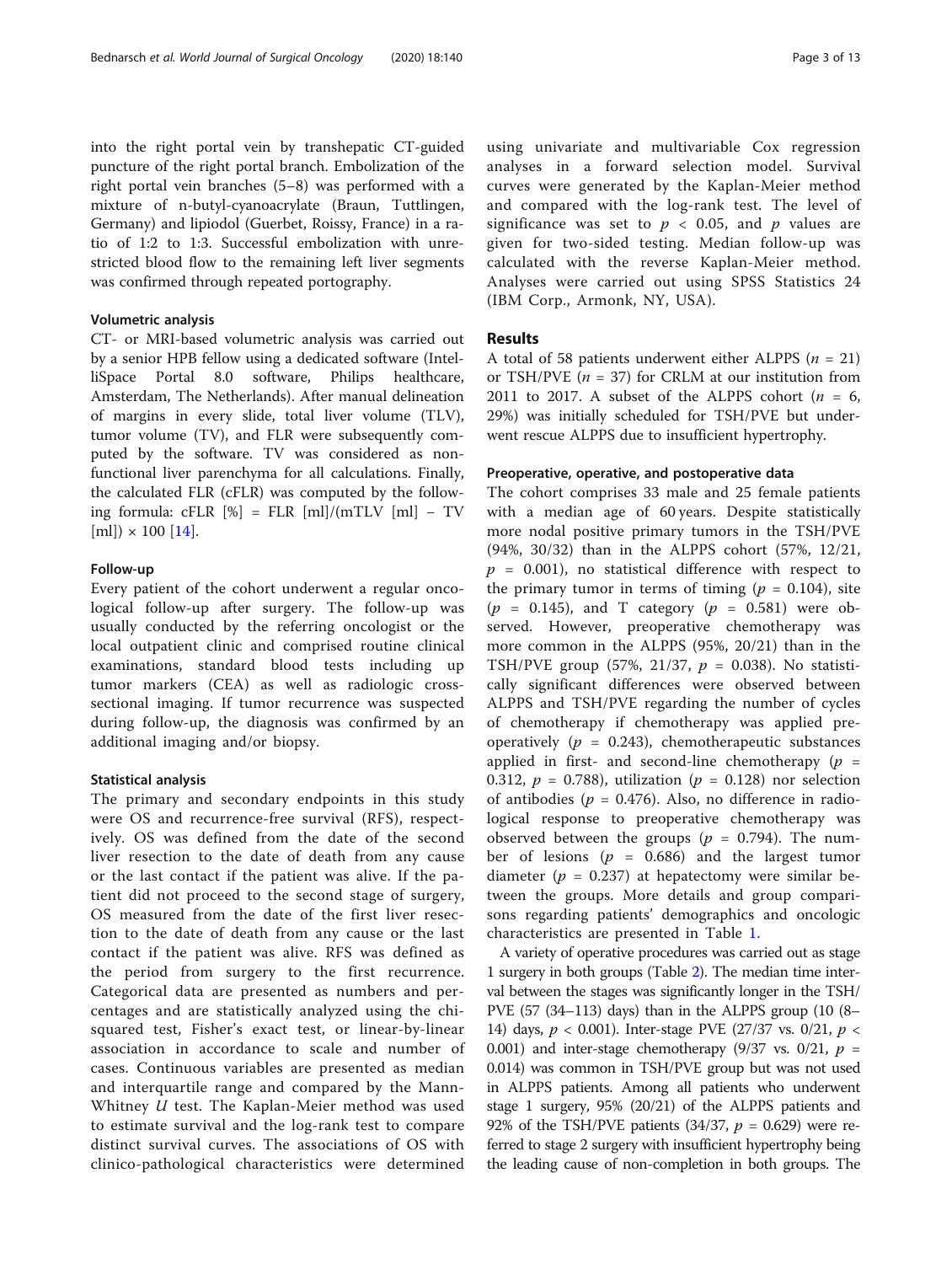| Variables                                        | ALPPS vs. TSH/PVE analysis |                    |           |  |
|--------------------------------------------------|----------------------------|--------------------|-----------|--|
|                                                  | ALPPS $(n = 21)$           | TSH/PVE $(n = 37)$ | $p$ value |  |
| Demographics                                     |                            |                    |           |  |
| Sex, m/f (%)                                     | 8 (38)/13 (62)             | 25 (68)/12 (32)    | .029      |  |
| Age (years)                                      | 60 (52-71)                 | 60 (52-67)         | .686      |  |
| BMI ( $kg/m2$ )                                  | $24(20-30)$                | 25 (23-29)         | .340      |  |
| ASA, n (%)                                       |                            |                    | .460      |  |
|                                                  | 2(10)                      | 1(3)               |           |  |
| $\parallel$                                      | 5(24)                      | 12 (42)            |           |  |
| Ш                                                | 14(67)                     | 24 (65)            |           |  |
| Rescue ALPPS after failed TSH, n (%)             | 6 (29)                     | n.a.               | n.a.      |  |
| Oncologic characteristics                        |                            |                    |           |  |
| Timing: synchronous/metachronous                 | 9(43)/12(57)               | 24 (65)/13 (35)    | .104      |  |
| Site of primary                                  |                            |                    | .145      |  |
| Right-sided colon                                | 6 (29)                     | 4(11)              |           |  |
| Left-sided colon                                 | 10 (48)                    | 17(46)             |           |  |
| Rectum                                           | 5(24)                      | 16(43)             |           |  |
| T category primary                               |                            |                    | .581      |  |
| $\frac{1}{1}$                                    | 3(14)                      | 3(9)               |           |  |
| III/IV                                           | 18 (86)                    | 29 (91)            |           |  |
| N category primary                               |                            |                    | .001      |  |
| N <sub>0</sub>                                   | 9(43)                      | 2(6)               |           |  |
| N1                                               | 12 (57)                    | 30 (94)            |           |  |
| Preoperative chemotherapy (y/n)                  | 20 (95)/1 (5)              | 21 (57)/16 (43)    |           |  |
| Number of chemotherapy lines, n (%)              |                            |                    | .038      |  |
| First-line treatment                             | 20 (95)                    | 27 (73)            |           |  |
| Second-line treatment                            | 3(14)                      | 7(19)              |           |  |
| Number of cycles of chemotherapy                 | $8(6-13)$                  | $6(0-13)$          | .243      |  |
| Chemotherapeutic substance in first line, n (%)  |                            |                    | .312      |  |
| Oxaliplatin                                      | 13(62)                     | 14 (38)            |           |  |
| Irinotecan                                       | 4 (19)                     | 2(5)               |           |  |
| Oxaliplatin and Irinotecan                       | 2(10)                      | 6(16)              |           |  |
| Other/unknown                                    | 2(10)                      | 5(14)              |           |  |
| Chemotherapeutic substance in second line, n (%) |                            |                    | .788      |  |
| Oxaliplatin                                      | $\mathsf{O}\xspace$        | 1(14)              |           |  |
| Irinotecan                                       | 1(33)                      | 3(43)              |           |  |
| Oxaliplatin and Irinotecan                       | 2(67)                      | 2(29)              |           |  |
| Other                                            | $\mathsf{O}\xspace$        | 1(14)              |           |  |
| Antibody utilization, n (%)                      | 14(67)                     | 17(46)             | .128      |  |
| Antibody, n (%)                                  |                            |                    | .476      |  |
| Bevacizumab                                      | 7(50)                      | 12(71)             |           |  |
| Cetuximab                                        | 5(36)                      | 4(24)              |           |  |
| Panitumumab                                      | 2(14)                      | 1(6)               |           |  |
| Response to chemotherapy, $n$ (%) <sup>#</sup>   |                            |                    | .794      |  |
| Stable disease                                   | 9(45)                      | 13 (38.2)          |           |  |

# <span id="page-3-0"></span>Table 1 Patients' characteristics and oncological data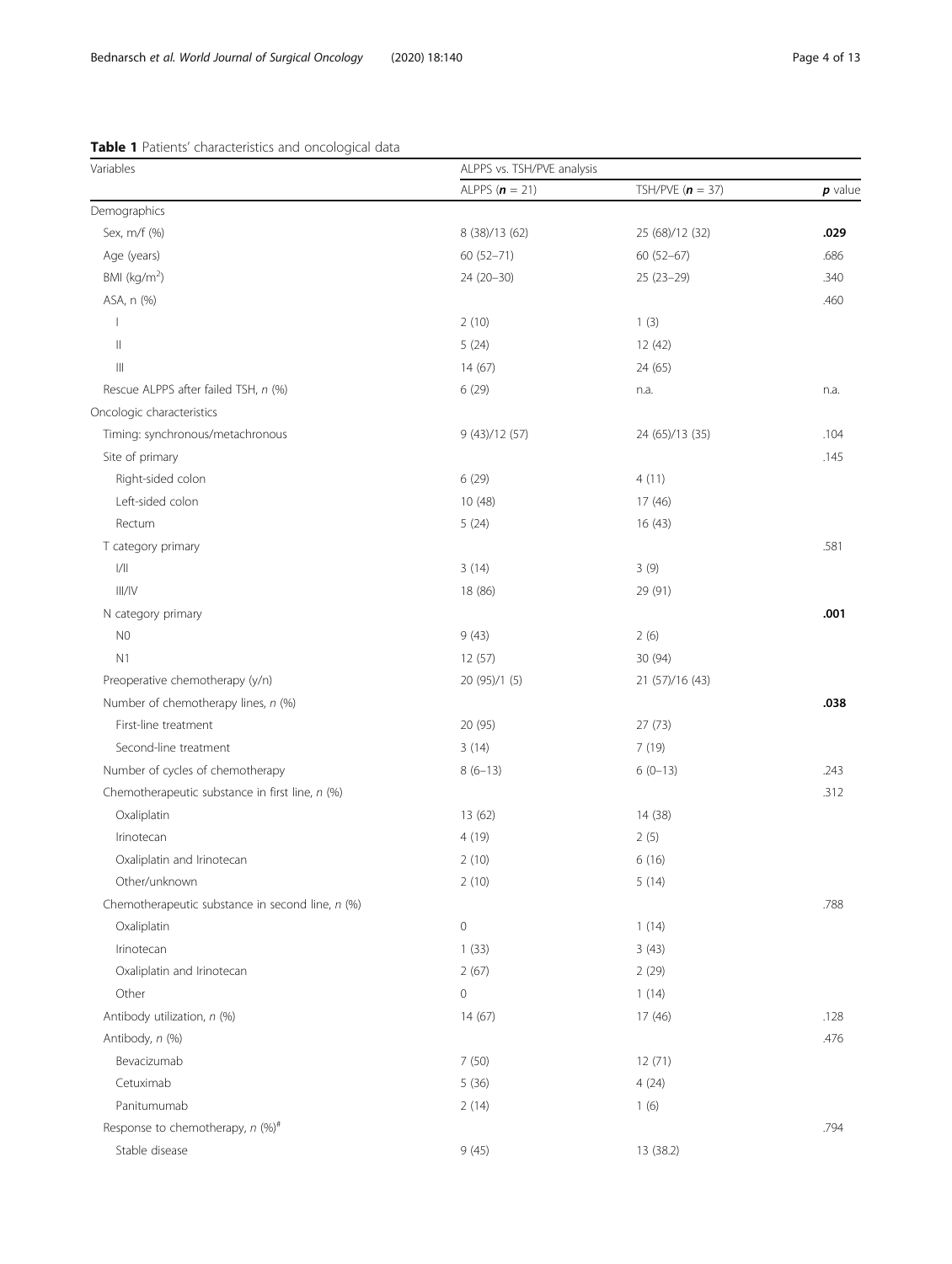| Variables                                   | ALPPS vs. TSH/PVE analysis |                    |           |  |
|---------------------------------------------|----------------------------|--------------------|-----------|--|
|                                             | ALPPS $(n = 21)$           | TSH/PVE $(n = 37)$ | $p$ value |  |
| Partial remission                           | 10(50)                     | 20 (58.8)          |           |  |
| Progressive disease                         | 1(5)                       | 1(2.9)             |           |  |
| Number of lesions at hepatectomy*           | $3(1-9)$                   | $3(1-8)$           | .686      |  |
| Largest tumor diameter at hepatectomy (mm)* | 42 (10-130)                | $33(4-107)$        | .237      |  |
| Liver function and clinical chemistry       |                            |                    |           |  |
| Albumin (g/l)                               | $41(34-44)$                | 41 (39-46)         | .279      |  |
| AST (U/I)                                   | $32(27-57)$                | $31(24-41)$        | .189      |  |
| $ALT$ (U/I)                                 | $32(22-47)$                | $27(20-38)$        | .197      |  |
| $GGT$ (U/I)                                 | $109(47 - 316)$            | $67(34 - 173)$     | .080      |  |
| Total bilirubin (mg/dl)                     | $0.4(0.2-0.6)$             | $0.4(0.3-0.6)$     | .336      |  |
| Platelet count (/nl)                        | 254 (196-295)              | 257 (199-295)      | .986      |  |
| Alkaline Phosphatase (U/l)                  | 148 (91-189)               | $92(76 - 131)$     | .029      |  |
| Prothrombin time (%)                        | 100 (84-104)               | $100(93 - 111)$    | .200      |  |
| Hemoglobin (g/dl)                           | $11.9(9.9-13.1)$           | 13.2 (12.4–14.5)   | .003      |  |

Table 1 Patients' characteristics and oncological data (Continued)

ALPPS associating liver partition and portal vein ligation for staged hepatectomy, ALT alanine aminotransferase, AP alkaline phosphatase, ASA American Society of Anesthesiologists classification, AST aspartate aminotransferase, BMI body mass index, CRP c-reactive protein, GGT gamma glutamyltransferase, INR international normalized ratio

# For TSH/PVE patients who did not undergo preoperative chemotherapy, inter-stage chemotherapy was evaluated to determine response to systemic therapy. Data presented as median and interquartile range if not noted otherwise

\*Median and range. Categorical data were compared using the chi-squared test, fisher's exact test or linear-by-linear association according to scale and number of cases. Data derived from continuous variables of different groups were compared by Mann-Whitney U Test

final R0 rate was comparable in both groups (100% (20/20) vs. 88% (30/34),  $p = 0.116$ ). No perioperative mortality after stage 1 was observed. After stage 2, in-house mortality was 10% (2/20) after ALPPS and 6% (2/34,  $p = 0.577$ ) after TSH/PVE. When stratified for ALPPS, rescue ALPPS, and TSH/PVE, major morbidity (Clavien-Dindo  $\geq$  3a) occurred in 50% (3/6) of the rescue ALPPS, 71% (10/14) of the ALPPS, and 38% (13/34) of the TSH/PVE patients ( $p =$ 0.300). The corresponding mortality rates were 14% (2/14) for the ALLPS patients, 6% (2/34) for the TSH/PVE patients, and no mortality was observed in the rescue ALPPS patients (0/6;  $p = 0.458$ ). More operative details and postoperative outcomes are presented in Table [2.](#page-5-0)

# Survival analysis

After a median follow-up of 22 months (0–89 months/ range), a total of 24 out of 57 patients of the study cohort have died over the follow-up period. The median OS of the overall cohort was 33 months. The median OS was 34 months after TSH/PVE and 28 months after ALPPS ( $p =$ 0.297 log rank, Fig. [1a](#page-7-0)). The corresponding 3-year OS and 5-year OS were 44% and 33% after TSH/PVE and 37% and 37% after ALPPS, respectively. The median RFS was shorter after TSH/PVE (10 months) compared to the ALPPS group (19 months), but the difference did not reach statistical significance ( $p = 0.05$  log rank, Fig. [1b](#page-7-0)). The 3-year RFS and 5-year RFS were 8% and 8% after TSH/PVE, 43% and 43% after ALPPS, respectively.

A secondary analysis excluding patients who underwent rescue ALPPS due to insufficient hypertrophy after an initial TSH/PVE approach from the ALPPS group and analyzing them separately showed no difference in OS after TSH/PVE (34 months), ALPPS (28 months), and rescue ALPPS (33 months, Fig. [2](#page-8-0),  $p = 0.971$  log rank). Also, no difference was observed regarding RFS after TSH/PVE (10 months), ALPPS (19 months), and rescue ALPPS (19 months,  $p = 0.147 \log \text{rank}$ ).

Further, a univariate Cox regression analysis was conducted to determine predictors of OS. Here, response to preoperative chemotherapy ( $p = 0.024$ ) and preoperative creactive protein (CRP,  $p = 0.045$ ), but not the operative approach (ALPPS vs. TSH/PVE,  $p = 0.954$ ), were associated with OS (Table [3\)](#page-9-0). Variables showing a  $p$  value  $< 0.1$  were subsequently included in a multivariable Cox regression analysis. Here, response to preoperative chemotherapy ( $p =$ 0.013) and the number of preoperative cycles of chemotherapy ( $p = 0.024$ ) were independently associated with OS. None of the variables demonstrating a statistical significance in the group comparison between ALPPS and TSH/PVE patients showed significant results for OS in the Cox regression analyses.

# Discussion

ALPPS and TSH/PVE are advanced surgical maneuvers applied in liver malignancies which are unresectable by conventional liver surgery. In the context of CRLM, this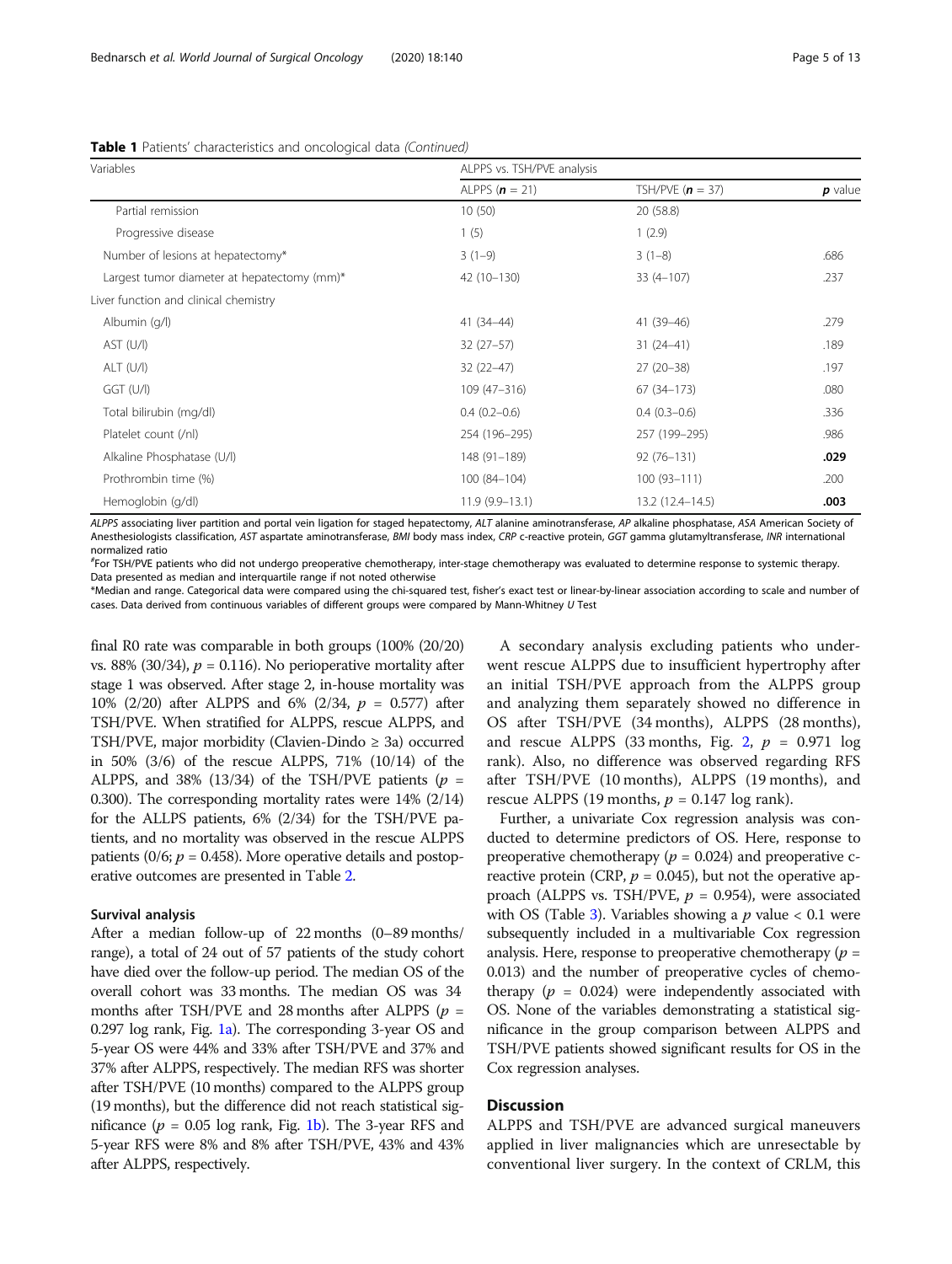<span id="page-5-0"></span>

| <b>Table 2</b> Operative and postoperative data |  |  |
|-------------------------------------------------|--|--|
|-------------------------------------------------|--|--|

| Variables                                     | ALPPS vs. TSH/PVE analysis |                    |           |  |
|-----------------------------------------------|----------------------------|--------------------|-----------|--|
|                                               | ALPPS $(n = 21)$           | TSH/PVE $(n = 37)$ | $p$ value |  |
| Operative data step 1                         |                            |                    |           |  |
| Operative time step 1 (minutes)               | 270 (215-303)              | 195 (145-250)      | .001      |  |
| Operative procedure step 1, n (%)             |                            |                    | n.a.      |  |
| Left atypical                                 | $\mathbf 0$                | 23(62)             |           |  |
| Left lateral resection                        | $\mathbf 0$                | 7(19)              |           |  |
| Right atypical                                | 0                          | 2(5)               |           |  |
| Right posterior resection                     | $\mathbf{0}$               | 1(3)               |           |  |
| Right hepatectomy                             | 6(29)                      | 2(5)               |           |  |
| Right hepatectomy plus atypical left          | 4(19)                      | 0                  |           |  |
| Right hepatectomy plus left lateral resection | 1(5)                       | 0                  |           |  |
| Extended right hepatectomy                    | 3(14)                      | 0                  |           |  |
| Extended right plus atypical left             | 2(10)                      | $\mathbf 0$        |           |  |
| Right trisectionectomy                        | 4 (19)                     | 0                  |           |  |
| Right trisectionectomy plus atypical left     | 1(5)                       | 0                  |           |  |
| Others                                        | $\mathbf 0$                | 2(5)               |           |  |
| Intraoperative blood transfusion step 1 (y/n) | 7 (33)/14 (67)             | 6(16)/31(84)       | .133      |  |
| Inter-stage data                              |                            |                    |           |  |
| Time interval between the stages (days)       | $10(8-14)$                 | 57 (34-113)        | < .001    |  |
| Inter-stage chemotherapy (y/n)                | $\mathbf 0$                | 9(24)              | .014      |  |
| Inter-stage PVE (y/n)                         | $\mathbf 0$                | 27(73)             | < .001    |  |
| Rate of completion, n (%)                     | 20 (95)                    | 34 (92)            | .629      |  |
| Reason for non-completion, n (%)              |                            |                    | .323      |  |
| Insufficient hypertrophy                      | 1(100)                     | 2(67)              |           |  |
| Progressive disease                           | 0                          | 1(33)              |           |  |
| Operative data step 2                         |                            |                    |           |  |
| Operative time step 2 (minutes)               | 123 (94-170)               | 280 (240-319)      | < .001    |  |
| Operative procedure step 2, n (%)             |                            |                    |           |  |
| ALPPS completion                              | 20 (100)                   | $\circ$            |           |  |
| Monosegment resection                         | $\mathbf 0$                | 1(3)               |           |  |
| Left atypical                                 | 0                          | 1(3)               |           |  |
| Left hepatectomy                              | 0                          | 1(3)               |           |  |
| Extended left hepatectomy                     | $\mathbf 0$                | 1(3)               |           |  |
| Right atypical                                | 0                          | 2(6)               |           |  |
| Right posterior resection                     | $\mathbf{0}$               | 2(6)               |           |  |
| Right hepatectomy                             | 0                          | 17 (50)            |           |  |
| Extended right hepatectomy                    | 0                          | 7(21)              |           |  |
| Right trisectionectomy                        | $\mathbf 0$                | 2(6)               |           |  |
| Intraoperative blood transfusion step 2 (y/n) | 11(55)/9(5)                | 14 (41)/20 (59)    | .325      |  |
| Volumetric data                               |                            |                    |           |  |
| Stage 1                                       |                            |                    |           |  |
| TLV (ml)                                      | 1672 (1589-2127)           | 1574 (1366-1801)   | .046      |  |
| $TV$ (ml)                                     | 45 (19-342)                | $23(13-60)$        | .077      |  |
| FLR (ml)                                      | 534 (392-716)              | 450 (378-560)      | .364      |  |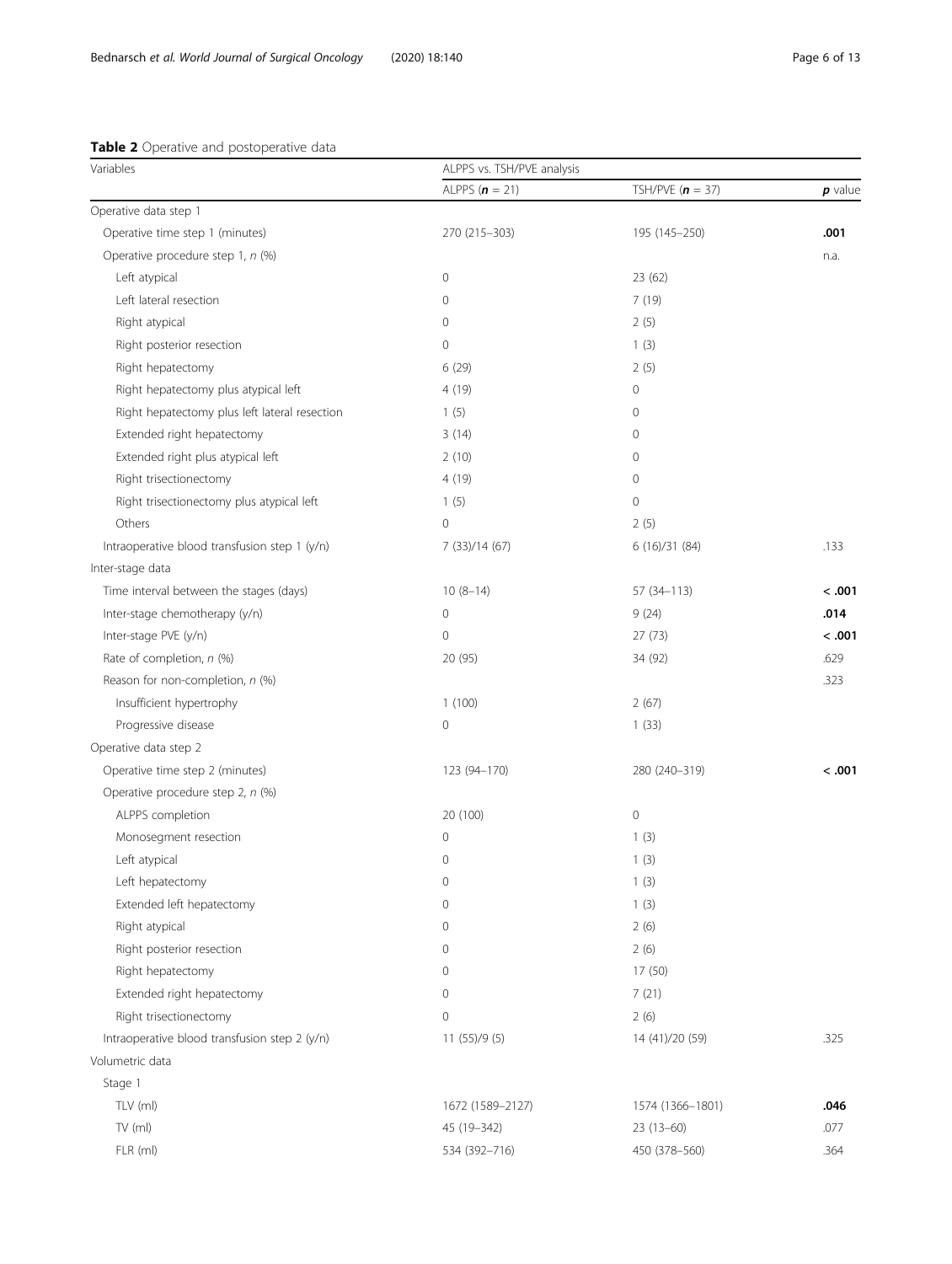| Variables                                | ALPPS vs. TSH/PVE analysis |                    |           |
|------------------------------------------|----------------------------|--------------------|-----------|
|                                          | ALPPS $(n = 21)$           | TSH/PVE $(n = 37)$ | $p$ value |
| cFLR (%)                                 | $29(25-37)$                | $29(25-36)$        | .869      |
| Stage 2                                  |                            |                    |           |
| TLV (ml)                                 | 2083 (1724-2399)           | 1679 (1406-1775)   | < .001    |
| $TV$ (ml)                                | 35 (19-103)                | $26(13-68)$        | .208      |
| FLR (ml)                                 | 716 (504-954)              | 655 (486-744)      | .448      |
| cFLR (%)                                 | 37 (30-47)                 | $31(33 - 50)$      | .103      |
| Degree of hypertrophy (%)                | $35(23-62)$                | 45 (18-69)         | .803      |
| Postoperative data                       |                            |                    |           |
| Intensive care step 1, days              | $1(1-2)$                   | $0(0-1)$           | < .001    |
| Intensive care step 2, days              | $1(0-1)$                   | $1(1-1)$           | .044      |
| Hospitalization step 1 and 2, days       | $32(22 - 46)$              | $22(17-28)$        | .009      |
| Clavien-Dindo stage $1 \geq$ IIIa, n (%) | 2(10)                      | 5(14)              | .654      |
| Clavien-Dindo stage $1 = V$ , n $(\%)$   | $\mathbf 0$                | $\circ$            | n.a.      |
| Clavien-Dindo stage $2 \geq$ IIIa, n (%) | 13 (65)                    | 13 (38)            | .057      |
| Clavien-Dindo stage $2 = V$ , n $(\%)$   | 2(10)                      | 2(6)               | .577      |
| Follow-up data                           |                            |                    |           |
| R0 resection                             | 20 (100)                   | 30 (88)            | .116      |
| Median RFS (95% CI), months              | $19(8-30)$                 | $10(6-14)$         | .050      |
| Median OS (95% CI), months               | 28 (19-37)                 | 34 (25-43)         | .963      |

Table 2 Operative and postoperative data (Continued)

Data presented as median and interquartile range if not noted otherwise. Categorical data were compared using the chi-squared test, Fisher's exact test, or linearby-linear association according to scale and number of cases. Data derived from continuous variables of different groups were compared by Mann-Whitney U test. Oncological survival was compared by the log-rank test. Survival data were calculated under exclusion of perioperative mortality

ALPPS associating liver partition and portal vein ligation for staged hepatectomy, cFLR calculated future liver remnant, FLR future liver remnant, OS overall survival, PVE portal vein embolization, RFS recurrence-free survival, TLV total liver volume, TV tumor volume

translates to patients with extensive tumor burden and/ or unfavorable tumor biology who would otherwise be referred to palliative systemic therapy [\[17\]](#page-12-0). In our series, we analyzed OS after both procedures in a large monocentric cohort and found a 5-year-OS of 37% after TSH/ PVE and 33% after ALPPS, respectively. Given the nature of the complex clinical situations where ALPPS or TSH/PVE are required to ensure a complete tumor removal and the alternative of systemic therapy without liver resection, our oncologic outcome supports the utilization of both procedures in CRLM [[18,](#page-12-0) [19\]](#page-12-0).

The primary aim of our study was to compare oncologic outcome of ALPPS and TSH/PVE. We therefore analyzed the distribution of oncologic risk factors in both groups and found no statistical differences in major characteristics despite more nodal positive primary tumors in the TSH/PVE group and a more frequent use of preoperative chemotherapy in the ALPPS group. However, the latter can be balanced by a high rate of interstage chemotherapy in case of TSH/PVE. With respect to the equal distribution of oncologic risk factors, we found no significant difference in OS between the two distinct procedures. In contrast, RFS appeared to be better after ALPPS with a median RFS of 19 months compared to 10 months after TSH/PVE, a difference which marginally failed to achieve statistical significance  $(p = 0.05)$ .

Comparative analyses of the two procedures are scarce since most of the previous studies were focusing on perioperative characteristics and provided almost exclusively short-term data or analyzed limited sample sizes in terms of oncological outcome [[11](#page-11-0), [20,](#page-12-0) [21\]](#page-12-0). Therefore, only two studies were comparable to our cohort with re-spect to statistical approach and sample size [[10,](#page-11-0) [22\]](#page-12-0).

Robles et al. reported their experience with the technical modification "tourniquet-ALPPS" and compared oncologic outcome of these patients with individuals undergoing TSH/PVE in a matched-pair analysis. This study showed no difference in oncologic and perioperative outcomes [\[22\]](#page-12-0). In contrast, Adam et al. showed a superior survival after TSH/PVE with a median OS of 37 months compared to 20 months after ALPPS [[10](#page-11-0)]. A possible explanation for this observation might be a high rate of R1 margin in both groups and more R1 resections after ALPPS (14/17) than after TSH/PVE (18/26) in this particular cohort, although the general prognostic ability of margin status in CRLM is a topic of an ongoing debate [\[23](#page-12-0), [24\]](#page-12-0). Interestingly, a significant proportion of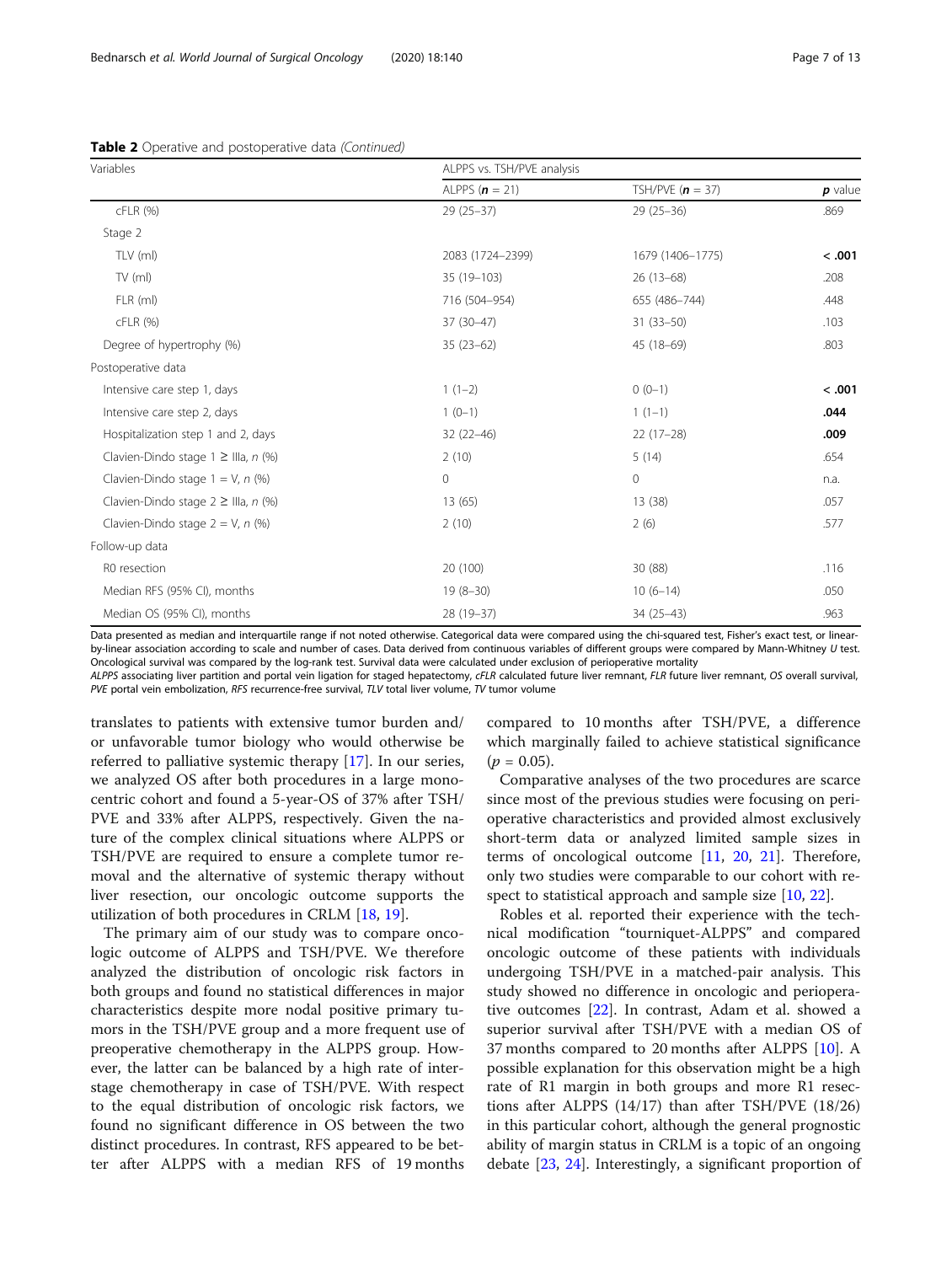<span id="page-7-0"></span>

patients who underwent TSH/PVE approach in the study of Adam et al. did not proceed to stage 2 surgery (15/41), and these particular individuals displayed similar long-term outcome compared to the completed ALPPS group. In our analysis, 92% of our patients completed both stages of surgery due to our policy to attempt to "salvage" patients failing to proceed to second stage using a rescue ALPPS procedure [[25\]](#page-12-0). Thus, a subset of patients of our ALPPS group (6/21) were initially scheduled for TSH/PVE but were salvaged by ALPPS after insufficient hypertrophy. As the ALPPS group was stratified in "conventional" ALPPS and rescue ALPPS, no difference in OS was observed after "conventional" ALPPS, rescue ALPPS, and TSH/PVE which further supports the role of ALPPS in cases where TSH/PVE fails.

Of note, the results of the multicentric, randomized Scandinavian LIGRO trial have recently been published [[26](#page-12-0)]. Here, median OS for patients randomized to ALPPS was 46 months compared with 26 months for patients randomized to TSH, while the median RFS was 11 months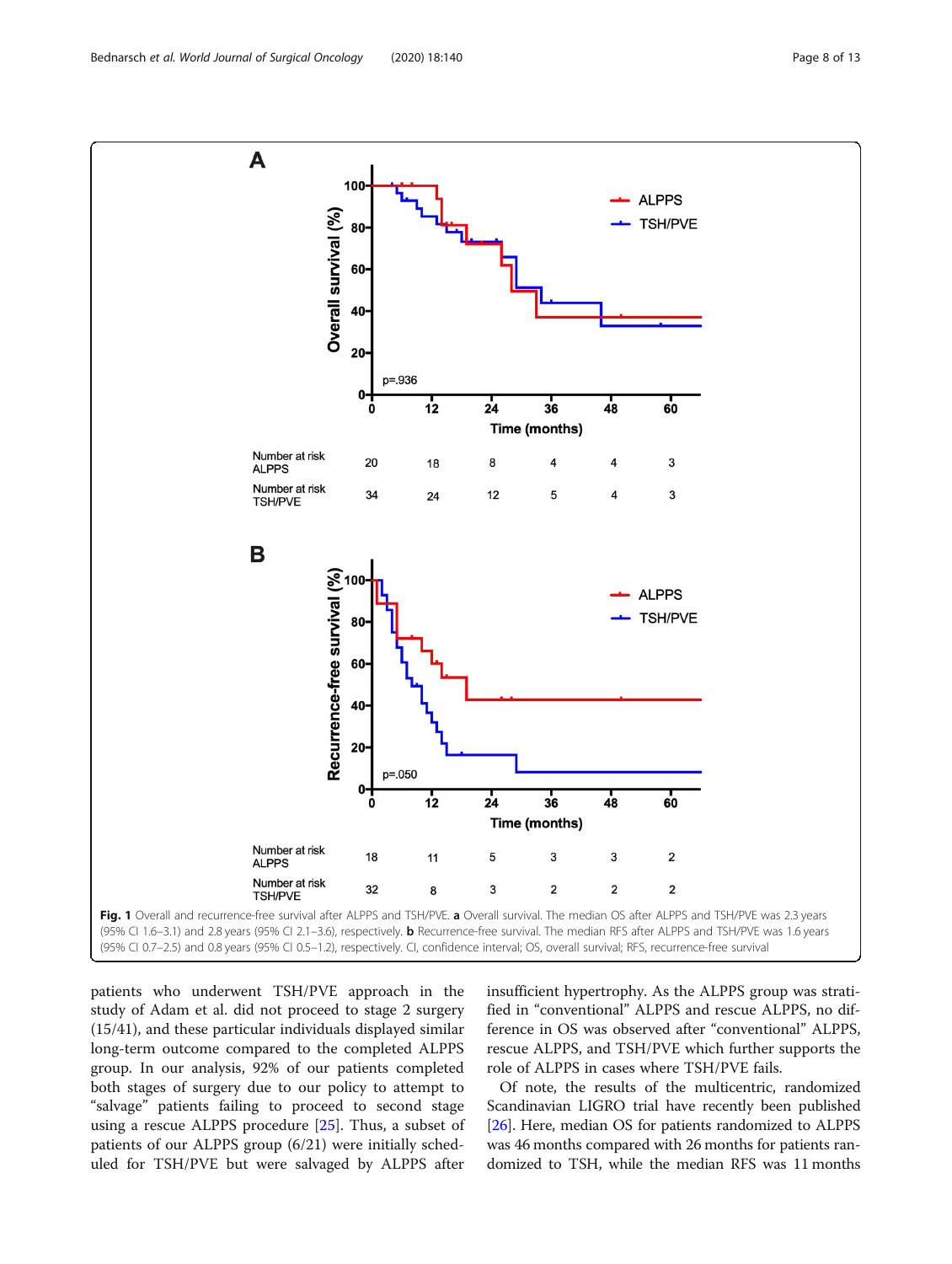<span id="page-8-0"></span>

after ALPPS and 8 months after TSH. Although the results of this randomized trial suggest favoring ALPPS over TSH, it has to be considered that Hasselgren et al. report a large proportion of non-resected patients after TSH (10/ 49) compared to ALPPS (3/48) as well as a significant amount of rescue ALPPS in the TSH group (12/39). Also, the rate of R1 resections was notable in both ALPPS (10/ 45) and TSH (12/38) compared to our cohort. Interestingly, individuals undergoing rescue ALPPS performed worse from an oncological point of view compared to actual TSH and ALPPS patients. Other differences between our study and the LIRGO trial can be displayed by looking deeper into patient demographics and the respective Cox regression analyses for independent predictors of OS. While only a small set of 15% of the patients in the LIRGO trial presented with metachronous disease, 43% of our cohort represent patients with metachronous CRLM. Additionally, all individuals enrolled to the LIRGO trial underwent chemotherapy prior to stage 1 surgery in contrast to our study with 71% of the patients undergoing preoperative systemic therapy. The most important predictors of OS in our overall cohort were the number of preoperative cycles of chemotherapy and response to systemic therapy (Table [3](#page-9-0)). Interestingly, neither of these characteristic features showed any significant hazard ratios in the Cox regression analysis of the LIRGO trial. Instead, the allocated treatment (ALPPS vs. TSH), rate of completion, ASA scoring, largest tumor diameter, and postoperative complications were the best predictors for OS.

Considering this particular difference in oncologic and demographic characteristics, the good results of rescue ALPPS in our cohort, and a larger rate of R1 resections and more TSH failures in the LIRGO trial, the distinctions to our study might be sufficiently explainable. The comparison between our study and the LIRGO trial does further show that the approach to ALPPS and TSH/PVE in the scenario of CRLM is largely different between centers further complicating any valid comparison between various study cohorts.

The perioperative morbidity and mortality in our co-hort is in line with previous findings [\[11](#page-11-0), [13,](#page-11-0) [21,](#page-12-0) [27](#page-12-0), [28](#page-12-0)]. While no patient deceased after stage 1, operative mortality was 10% for ALPPS and 6% for TSH/PVE after stage 2. Major morbidity defined as higher than Clavien-Dindo II was more common in ALPPS than in TSH/ PVE with 64% versus 38% of the patients experiencing relevant complications after step II, but this difference did not reach statistical significance. Of note, in a recent meta-analysis ALPPS was associated with higher mortality compared to TSH/PVE [\[20](#page-12-0)]. This particular finding was confirmed neither in our present study nor by Robles et al. [[22\]](#page-12-0). We assume that the technical evaluation and surgical refinement of ALPPS in the last decade and the accumulating experience with the procedure in hepatobiliary centers resulted in better patient selection and more sophisticated clinical decision-making and translated to perioperative outcomes that are more comparable to conventional major liver surgery [[29](#page-12-0)].

A superior kinetic growth rate has always been an argument for ALPPS when compared to TSH/PVE [[21](#page-12-0), [27](#page-12-0)]. Interestingly, we were not able to detect differences in the final cumulative FLR prior to stage 2 or in the degree of hypertrophy between the two groups. This might be related due to the relevant percentage of rescue ALPPS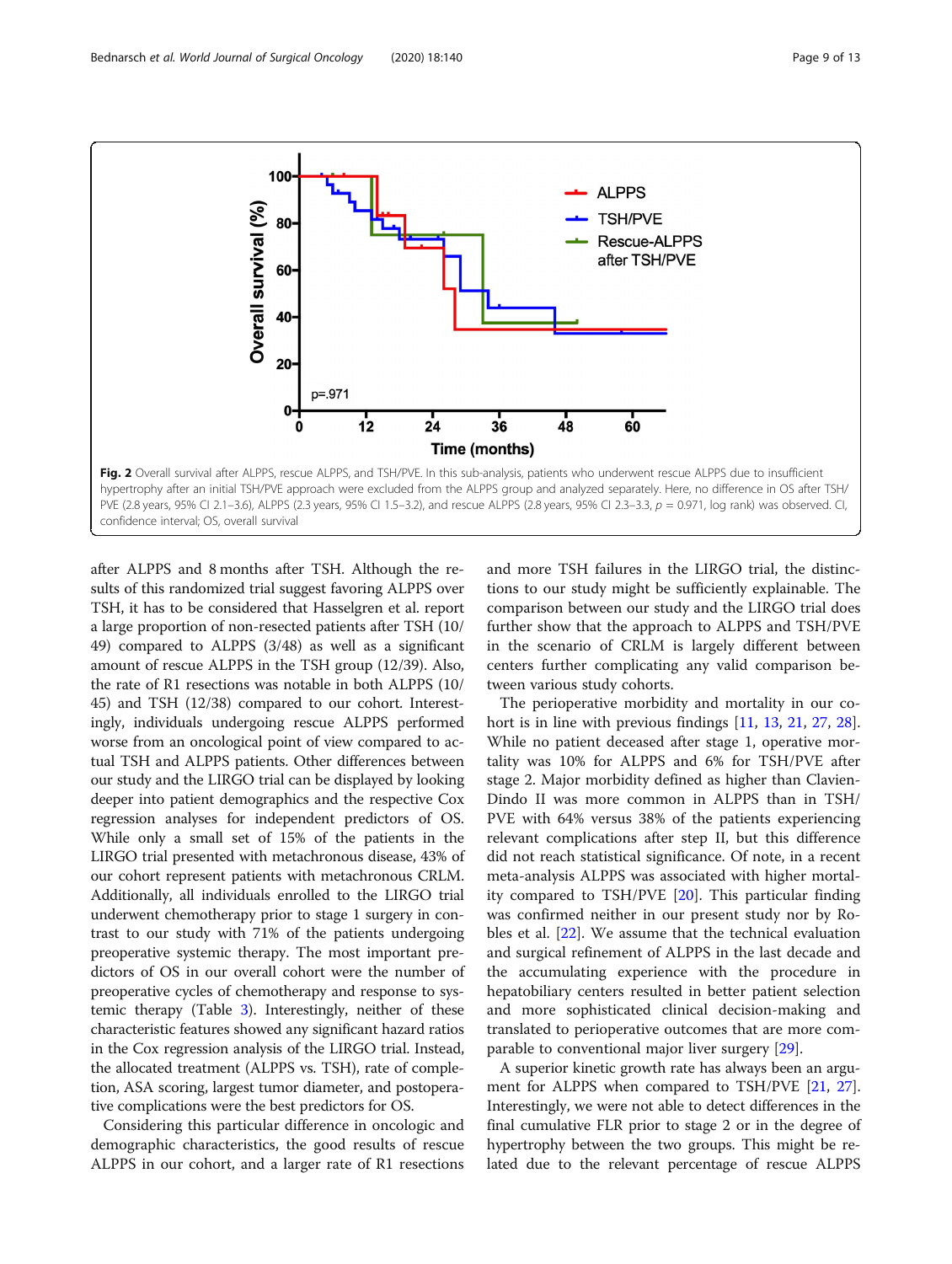# <span id="page-9-0"></span>Table 3 Univariate and multivariable analysis of survival

|                                            | Univariate analysis    |           | Multivariate analysis |           |
|--------------------------------------------|------------------------|-----------|-----------------------|-----------|
|                                            | HR (95% CI)            | $p$ value | HR (95% CI)           | $p$ value |
| Demographics                               |                        |           |                       |           |
| Sex (female $= 1$ )                        | $1.27(0.56 - 2.92)$    | .569      |                       |           |
| Age $(560 \text{ years} = 1)$              | 2.18 (0.96-4.93)       | .063      | excluded              |           |
| BMI ( $\leq 25$ kg/m <sup>2</sup> = 1)     | 1.30 (0.16-10.33)      | .803      |                       |           |
| $ASA (I/II = 1)$                           | $1.47(0.61 - 3.56)$    | .393      |                       |           |
| Oncological data                           |                        |           |                       |           |
| Timing (synchronous $= 1$ )                | 2.03 (0.90-4.58)       | .090      | excluded              |           |
| Site of primary                            |                        | .471      |                       |           |
| Right-sided colon                          | $\mathbf{1}$           |           |                       |           |
| Left-sided colon                           | $0.50(0.17 - 1.48)$    |           |                       |           |
| Rectum                                     | $0.67$ $(0.22 - 2.03)$ |           |                       |           |
| T category primary $(T1/T2 = 1)$           | 4.80 (0.63-36.67)      | .131      |                       |           |
| N category primary ( $NO = 1$ )            | $0.60$ $(0.22 - 1.67)$ | .330      |                       |           |
| Preoperative chemotherapy ( $no = 1$ )     | $1.92(0.57 - 6.46)$    | .292      |                       |           |
| Second-line treatment ( $no = 1$ )         | 1.03 (0.38-2.76)       | .958      |                       |           |
| Number of cycles of chemotherapy           |                        | .060      |                       | .024      |
| $\leq 6$                                   | $\mathbf{1}$           |           | 1                     |           |
| > 6                                        | 3.38 (0.95-12.03)      |           | 5.92 (1.26-27.78)     |           |
| Antibody utilization ( $no = 1$ )          | 1.29 (0.57-2.90)       | .540      |                       |           |
| Response to chemotherapy                   |                        | .024      |                       | .013      |
| Stable disease                             | $\mathbf{1}$           |           | 1                     |           |
| Partial remission                          | $0.32$ (0.13-0.78)     |           | $0.17(0.05 - 0.55)$   |           |
| Progressive disease                        | n. a.                  |           | n. a.                 |           |
| Number of lesions at hepatectomy           |                        | .763      |                       |           |
| $\leq$ 3                                   | $\mathbf{1}$           |           |                       |           |
| > 3                                        | $1.14(0.48 - 2.70)$    |           |                       |           |
| Largest tumor diameter at hepatectomy      |                        | .099      | excluded              |           |
| $\leq$ 35                                  | $\mathbf{1}$           |           |                       |           |
| > 35                                       | 1.98 (0.88-4.44)       |           |                       |           |
| Clinical chemistry                         |                        |           |                       |           |
| $AST (≤ 30 U/l = 1)$                       | $0.52$ $(0.23 - 1.17)$ | .112      |                       |           |
| ALT $(530 U/l = 1)$                        | $0.78$ $(0.35 - 1.75)$ | .550      |                       |           |
| $GGT (575 U/l = 1)$                        | $1.00(0.44 - 2.27)$    | .944      |                       |           |
| Bilirubin ( $\leq 0.4$ mg/dl = 1)          | $1.54(0.68 - 3.48)$    | .296      |                       |           |
| Alkaline phosphatase ( $\leq 105$ U/l = 1) | $1.87(0.81 - 4.30)$    | .143      |                       |           |
| $INR (5 1 = 1)$                            | $0.77$ $(0.32 - 1.85)$ | .553      |                       |           |
| Prothrombin time ( $\geq 100\% = 1$ )      | $0.86$ $(0.37 - 2.02)$ | .731      |                       |           |
| Hemoglobin ( $\leq 13$ g/dl = 1)           | $0.77(0.34 - 1.73)$    | .520      |                       |           |
| $CRP, mq/1 ( \leq 10$ mg/l = 1)            | 2.38 (1.02-5.57)       | .045      | excluded              |           |
| Operative and inter-stage data             |                        |           |                       |           |
| Operative approach                         |                        | .954      |                       |           |
| <b>ALPPS</b>                               | 1                      |           |                       |           |
| <b>TSH</b>                                 | .976 (0.43-2.23)       |           |                       |           |
|                                            |                        |           |                       |           |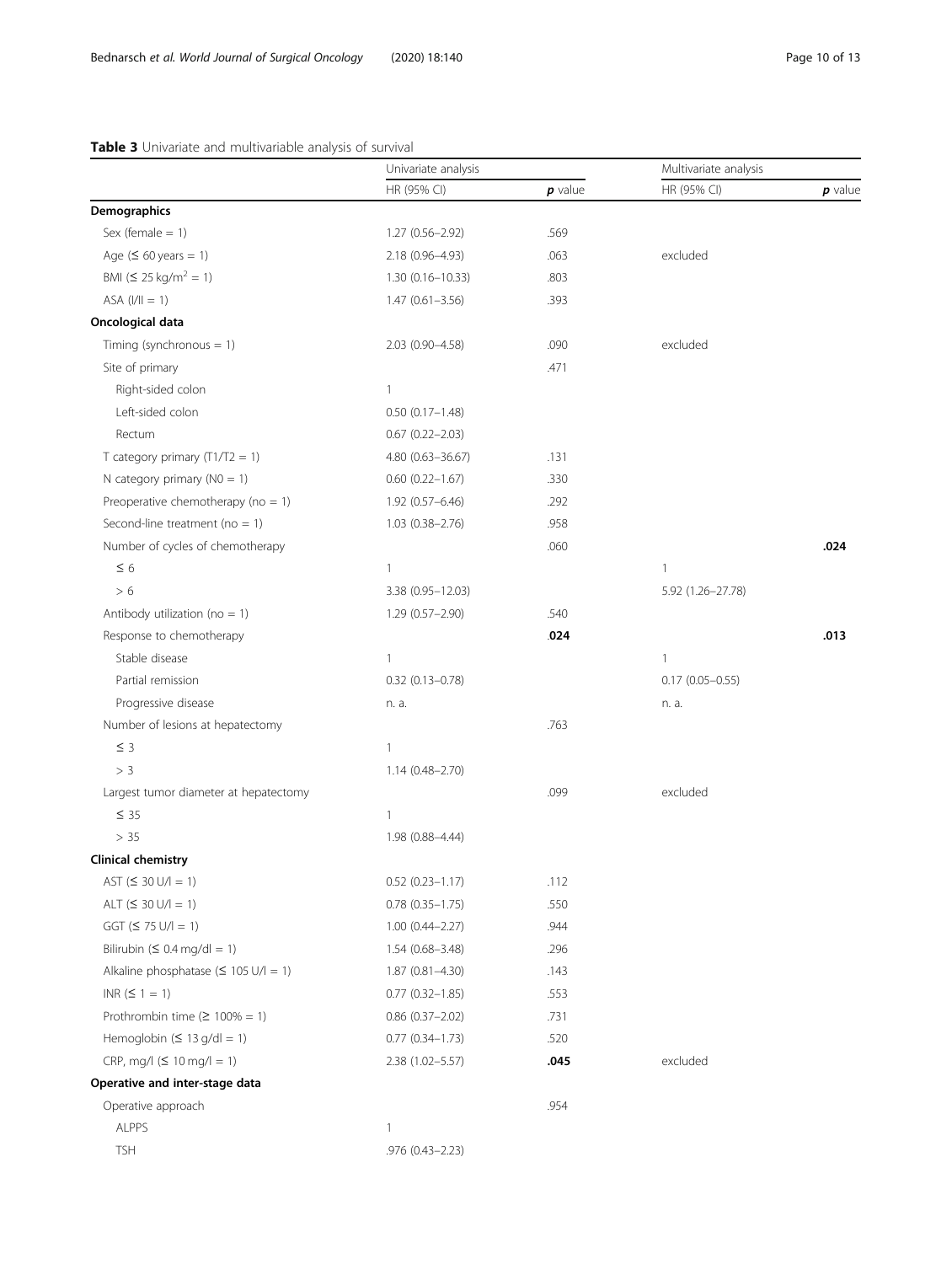|                                                 | Univariate analysis  |           | Multivariate analysis |           |
|-------------------------------------------------|----------------------|-----------|-----------------------|-----------|
|                                                 | HR (95% CI)          | $p$ value | HR (95% CI)           | $p$ value |
| Operative time step 1 ( $\leq$ 180 min = 1)     | $1.02(0.42 - 2.45)$  | .972      |                       |           |
| Blood transfusion step 1 (no = 1)               | $1.18(0.47 - 2.98)$  | .772      |                       |           |
| Interval between stages ( $\leq$ 35 days = 1)   | $0.69(0.28 - 1.67)$  | .408      |                       |           |
| Inter-stage chemotherapy ( $no = 1$ )           | $0.04(0.01 - 4.11)$  | .171      |                       |           |
| Completion ( $no = 1$ )                         | $0.46(0.06 - 3.67)$  | .460      |                       |           |
| Operative time step $2 (5 240 \text{ min} = 1)$ | $0.83(0.37 - 1.86)$  | .649      |                       |           |
| Blood transfusion step 2 (no = 1)               | $1.66(0.73 - 3.78)$  | .231      |                       |           |
| Pathological data                               |                      |           |                       |           |
| R1 resection (no $= 1$ )                        | $0.04(0.01 - 44.68)$ | 475       |                       |           |

Table 3 Univariate and multivariable analysis of survival (Continued)

Univariate and multivariable Cox regression analyses were carried out to determine predictors of overall survival. Variables displaying a p value < 0.1 were included in the multivariable Cox regression model

ALPPS associating liver partition and portal vein ligation for staged hepatectomy, ALT alanine aminotransferase, AP alkaline phosphatase, ASA American Society of Anesthesiologists classification, AST aspartate aminotransferase, BMI body mass index, CRP c-reactive protein, GGT gamma glutamyltransferase, INR international normalized ratio

patients in our ALPPS cohort. These particular individuals already showed some degree of hypertrophy after the TSH/PVE approach, so the additional parenchymal dissection in stage 1 of ALPPS might result in an inferior hypertrophy response when compared to the conventional ALPPS procedure. Another reason for our results might be the long inter-stage interval in TSH/PVE group. A recent meta-analysis assessed volumetric data of ALPPS and TSH/PVE patients [\[20\]](#page-12-0). Here, even though no statistical difference was noted in preoperative FLR and the extent of FLR increase, a shorter period of time was needed to reach the final FLR. There is, however, a considerable heterogeneity among previous reports [\[20\]](#page-12-0).

Comparability in terms of the oncological disease between two surgical procedures is always a topic of intense discussions in retrospective studies. We observed no statistical differences between the two groups in most of the preoperative oncological characteristics. Timing, site, and T category of the primary tumor as well as number of cycles of chemotherapy, chemotherapeutic substances applied in first- and second-line chemotherapy, utilization, and selection of antibodies were equally distributed between the groups. Also, the number of lesions and the largest tumor diameter at hepatectomy were similar between the groups. However, nodal positive primary tumors were more common in TSH/PVE and preoperative chemotherapy more common in ALPPS patients, respectively (Table [1](#page-3-0)). While the latter can be balanced by significantly more inter-stage chemotherapy in individuals undergoing TSH/PVE, the unequal distribution of nodal positive primary tumors has to be discussed critically. Lymph node status of the primary tumor is traditionally considered to have an important prognostic role in patients undergoing liver resection for CRLM [\[30](#page-12-0)]. This paradigm has been

recently challenged by reports questioning the prognostic value in sub cohorts of patients with CRLM [\[31,](#page-12-0) [32](#page-12-0)]. In a Dutch study, lymph node status was predictive for overall survival in rectal but not for colon cancer as primary [\[31](#page-12-0)]. In another North American study evaluating the prognostic value of the number of regional lymph node metastases of the primary tumor for survival in patients undergoing resection of CRLM, the predictor lost its prognostic significance in the subset of patients who received perioperative chemotherapy [\[32\]](#page-12-0). This study has also important implications for our cohort, since the vast majority of our patients underwent excessive chemotherapy due to generally large tumor burden. Whether the lymph node status of the primary tumor has prognostic ability in the era of modern chemotherapy or not is subject of an ongoing debate and is beyond the scope of our current study. However, our multivariable Cox regression analyses showed no influence of nodal status on OS in the investigated cohort. It should be noted, however, that more than half of our study population (58%, 33/57) presented with synchronous CRLM and therefore underwent preoperative chemotherapy prior to resection of the primary which might limit the validity of lymph node status in our analysis. Nevertheless, a potential effect of lymph node status has to be taken into account when interpreting the data of our present report.

Our analysis has certainly some limitations which have to be discussed critically. Firstly, this study was conducted in a single center based on the authors' distinct clinical management in TSH and ALPPS in the setting of CRLM. Thus, the results might therefore be not fully transferable to other centers in all details. Secondly, as obvious, our analysis was based on a limited sample size. A larger sample size would have qualified for a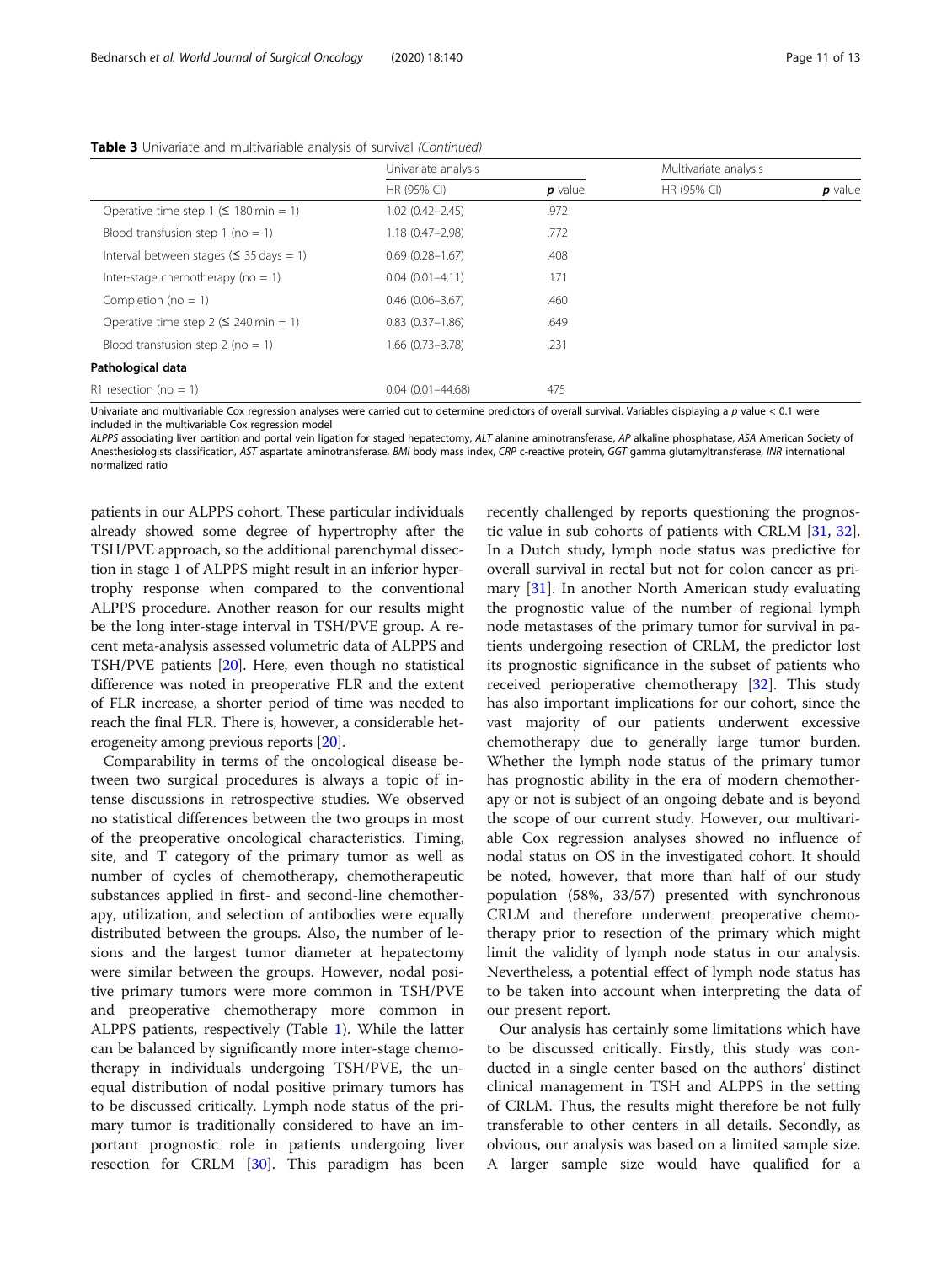<span id="page-11-0"></span>propensity-score matching approach, which would have provided a more solid statistical basis to our analysis. Nevertheless, ALPPS is a procedure which is normally restricted to highly selected patients and experienced centers, and available studies addressing the issue comprise a comparable number of patients. Therefore, further investigations in multi-centric setting with a significantly larger sample size are needed to validate our findings. Thirdly, our data was not obtained during a controlled prospective clinical trial, and no strict protocol on which procedure should be preferred in particular metastatic patterns or oncological situations was established during study period. This lack of a randomized controlled design may limit the validity of our findings due to a considerable risk of a significant selection bias. It should be noted, however, that there is currently just one randomized trial on the topic of oncologic outcomes following ALPPS or TSH available in the literature [[26](#page-12-0)]. This shortage of prospective controlled studies further underlines the importance of retrospective analyses to determine the role of ALPPS and TSH/PVE in the oncologic outcome following liver resections in patients with CRLM.

# Conclusion

Considering the discussed limitations, we conclude that ALPPS and TSH/PVE showed excellent technical feasibility and comparable long-term oncologic outcome in CRLM. Moreover, rescue ALPPS appears to be a viable option for patients displaying insufficient hypertrophy after an initial TSH/PVE approach.

#### Abbreviations

ALPPS: Associating liver partition and portal vein ligation for staged hepatectomy; ALT: Alanine aminotransferase; AP: Alkaline phosphatase; ASA: American Society of Anesthesiologists; AST : Aspartate aminotransferase; BMI: Body mass index; CEA: Carcinoembryonic antigen; cFLR: Calculated future liver remnant; CI: Confidence interval; CRC: Colorectal cancer; CRLM: Colorectal liver metastases; CRP: C-reactive protein; CT: Computed tomography; CUSA: Cavitron Ultrasonic Surgical Aspirator; ECOG: Eastern Cooperative Oncology Group; FLR: Future liver remnant; GGT: Gamma glutamyltransferase; INR: International normalized ratio; LiMAx: Maximum liver function capacity; MRI: Magnetic resonance imaging; OS: Overall survival; PVE: Portal vein embolization; RFS: Recurrence-free survival; TLV: Total liver volume; TSH: Two-stage hepatectomy; TV: Tumor volume; UICC: Union for International Cancer Control

#### Acknowledgements

Not applicable.

#### Authors' contributions

JB, GL, and UPN designed the study. JB, ZC, IA, SS, GK, and PI collected data. JB, SS, PS, TFU, PB, GW, GL, and UPN analyzed and interpreted data. JB, GL, and UPN drafted the manuscript. ZC, IA, SS, GK, PS, TFU, PI, PB, and GW critically revised the manuscript. All authors read and approved the final manuscript.

#### Funding

No particular funding was received for this research paper.

#### Availability of data and materials

The datasets used and/or analyzed during the current study are available from the corresponding author on reasonable request.

#### Ethics approval and consent to participate

The need for ethics approval and consent was waived by the Institutional Review Board of the RWTH Aachen University due to the retrospective nature of the study (EK 341/19).

#### Consent for publication

Not applicable.

#### Competing interests

All authors report no conflict for interest for this research paper.

#### Author details

<sup>1</sup>Department of Surgery and Transplantation, University Hospital RWTH Aachen, Pauwelsstrasse 30, 52074 Aachen, Germany. <sup>2</sup>Department of Medicine III, University Hospital RWTH Aachen, Aachen, Germany. 3 Department of Radiology, University Hospital RWTH Aachen, Aachen, Germany. <sup>4</sup>Department of Surgery, Campus Charité Mitte | Campus Virchow-Klinikum, Charité-Universitätsmedizin Berlin, Berlin, Germany. 5 Department of Surgery, Maastricht University Medical Centre (MUMC), Maastricht, Netherlands.

# Received: 13 April 2020 Accepted: 15 June 2020 Published online: 24 June 2020

#### References

- 1. Jemal A, Bray F, Center MM, Ferlay J, Ward E, Forman D. Global cancer statistics. CA Cancer J Clin. 2011;61:69–90.
- 2. Kanas GP, Taylor A, Primrose JN, Langeberg WJ, Kelsh MA, Mowat FS, et al. Survival after liver resection in metastatic colorectal cancer: review and meta-analysis of prognostic factors. Clin Epidemiol. 2012;4:283–301.
- 3. Van Cutsem E, Cervantes A, Adam R, Sobrero A, Van Krieken JH, Aderka D, et al. ESMO consensus guidelines for the management of patients with metastatic colorectal cancer. Ann Oncol. 2016;27:1386–422.
- 4. Schnitzbauer AA, Lang SA, Goessmann H, Nadalin S, Baumgart J, Farkas SA, et al. Right portal vein ligation combined with in situ splitting induces rapid left lateral liver lobe hypertrophy enabling 2-staged extended right hepatic resection in small-for-size settings. Ann Surg. 2012;255:405–14.
- 5. Oldhafer KJ, Stavrou GA, van Gulik TM, Core G. ALPPS--where do we stand, where do we go?: eight recommendations from the first international expert meeting. Ann Surg. 2016;263:839–41.
- 6. Adam R, Laurent A, Azoulay D, Castaing D, Bismuth H. Two-stage hepatectomy: a planned strategy to treat irresectable liver tumors. Ann Surg. 2000;232:777–85.
- 7. Giuliante F, Ardito F, Ferrero A, Aldrighetti L, Ercolani G, Grande G, et al. Tumor progression during preoperative chemotherapy predicts failure to complete 2-stage hepatectomy for colorectal liver metastases: results of an Italian multicenter analysis of 130 patients. J Am Coll Surg. 2014;219:285–94.
- 8. Imai K, Benitez CC, Allard MA, Vibert E, Cunha AS, Cherqui D, et al. Failure to achieve a 2-stage hepatectomy for colorectal liver metastases: how to prevent it? Ann Surg. 2015;262:772–8 discussion 778-779.
- Schadde E, Ardiles V, Robles-Campos R, Malago M, Machado M, Hernandez-Alejandro R, et al. Early survival and safety of ALPPS: first report of the international ALPPS registry. Ann Surg. 2014;260:829–36 discussion 836-828.
- 10. Adam R, Imai K, Castro Benitez C, Allard MA, Vibert E, Sa Cunha A, et al. Outcome after associating liver partition and portal vein ligation for staged hepatectomy and conventional two-stage hepatectomy for colorectal liver metastases. Br J Surg. 2016;103:1521–9.
- 11. Baumgart J, Jungmann F, Bartsch F, Kloth M, Mittler J, Heinrich S, et al. Twostage hepatectomy and ALPPS for advanced bilateral liver metastases: a tailored approach balancing risk and outcome. J Gastrointest Surg. 2019.
- 12. Sandstrom P, Rosok BI, Sparrelid E, Larsen PN, Larsson AL, Lindell G, et al. ALPPS improves resectability compared with conventional two-stage hepatectomy in patients with advanced colorectal liver metastasis: results from a Scandinavian multicenter randomized controlled trial (LIGRO trial). Ann Surg. 2018;267:833–40.
- 13. Kambakamba P, Linecker M, Alvarez FA, Samaras P, Reiner CS, Raptis DA, et al. Short chemotherapy-free interval improves oncological outcome in